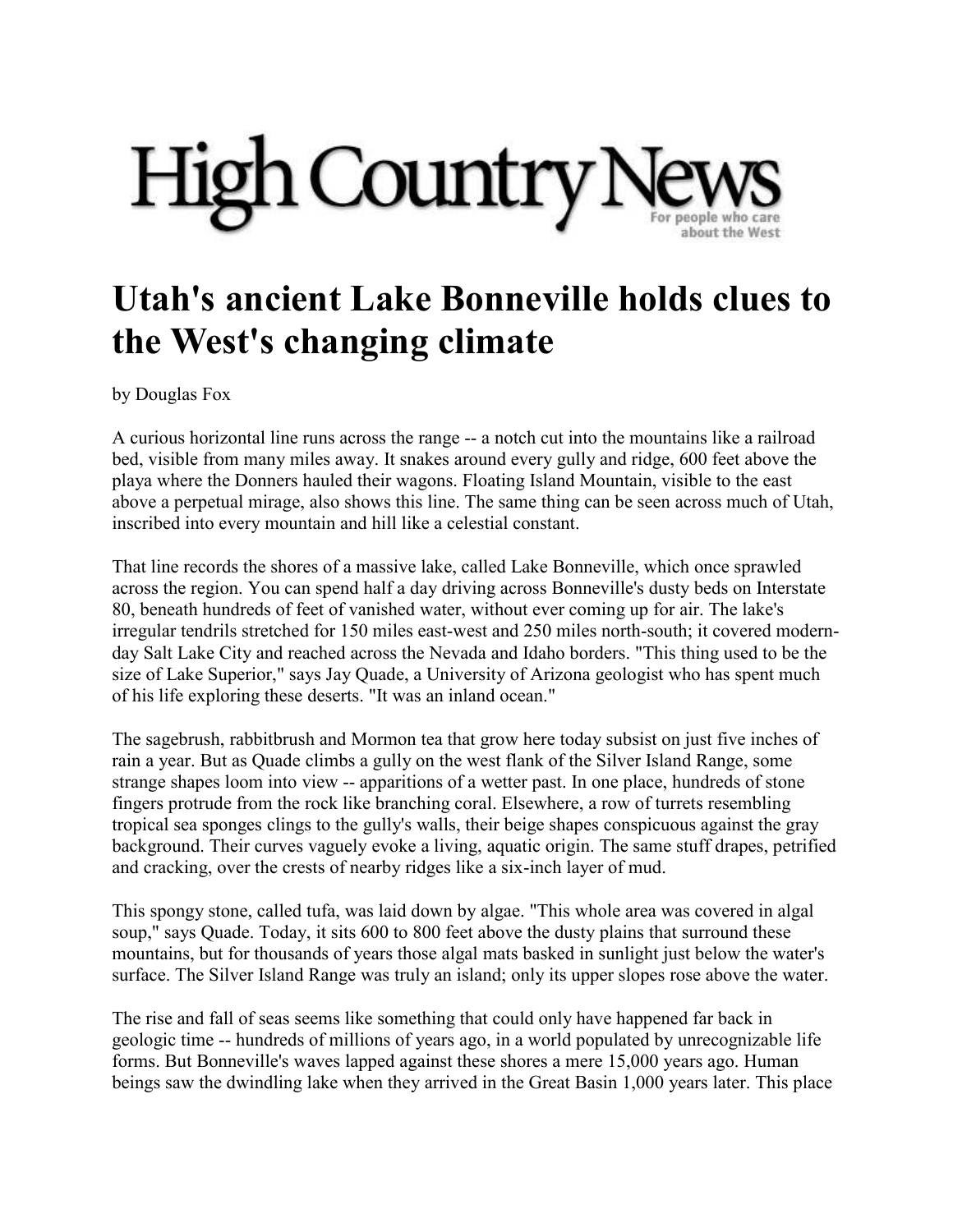has hardly changed since then. You can still see stones as small as a fist, draped in algal tufa, that haven't moved an inch since the inland sea evaporated thousands of years ago.

Scientists have studied Bonneville for decades, often for the pure joy of piecing together a mystery. But these days, the study of Bonneville is taking on new urgency. Climate models predict that the American West will become drier as global temperatures rise, but no one knows how much drier -- whether droughts will be merely a minor inconvenience, or catastrophes that could depopulate the likes of Salt Lake City, Las Vegas or Phoenix. "Predicting what's going to happen with rainfall is very tricky business," says Wallace Broecker, a prominent climatologist at Lamont-Doherty Earth Observatory in New York. "We still don't do it very well."

This is where Bonneville comes in. It provides a window into the past -- and possibly the future. As the last ice age wound down 30,000 to 10,000 years ago, temperatures seesawed wildly. Lake Bonneville is a perfect place to study how wetness in the Great Basin changed as a result of those temperature swings: The lake's water levels rose and fell by hundreds of feet during this time. Quade and his fellow geologists have come to the Silver Island Range to read this record of shifting moisture. Their initial results are not reassuring: As the West warms up, it will likely become substantially drier than it is today.

**Europeans probably noticed** Bonneville's high-and-dry shores the first time they visited the Great Basin, but it has taken 200 years for people to accept the idea of an inland sea.

In 1853, Edward Griffin Beckwith, a U.S. Army lieutenant, led an expedition to Utah to map routes for the transcontinental railroad. The dry shoreline, he wrote, "attracted the observation of even the least informed teamsters of our party -- to whom it appeared artificial."

Beckwith theorized that an arm of the Pacific Ocean had once reached deep into North America to form those shores. It was a radical idea. The bottom of the lake sat 4,000 feet above sea level - - a fact that Beckwith was well aware of -- so the continent would have had to have risen nearly a mile to reach its present elevation. But to Beckwith that probably seemed less outlandish than the only other alternative -- the possibility that the Utah desert once received so much rain and snow that it drowned in 900 feet of water.

Grove Karl Gilbert, a scientist with the U.S. Geological Survey, dispelled the idea that the Pacific had invaded Utah. Gilbert spent most of the 1870s exploring the Great Basin, and his men mapped 500 miles of Bonneville's shores using surveying telescopes. They found multiple concentric rings of shorelines up and down the mountains, formed as the lake rose and fell. They showed that Bonneville was hemmed in by mountains on all sides -- except at one point. Thirty miles north of the Idaho border, they found a spot where Bonneville had poured through a mountain saddle into Idaho's Snake River Valley -- and ultimately into the Pacific. The lake overflowed at this point for around 500 years. But then a catastrophe occurred 18,000 years ago. The waters pouring through this mountain saddle eroded their way through rock into a soft layer of gravel below. Lake Bonneville burst its geologic waistband.

Within days, the water chewed a channel 350 feet deep in the soft, underlying strata - unleashing a flood 40 times greater than the flow of the Mississippi River. Over 1,200 cubic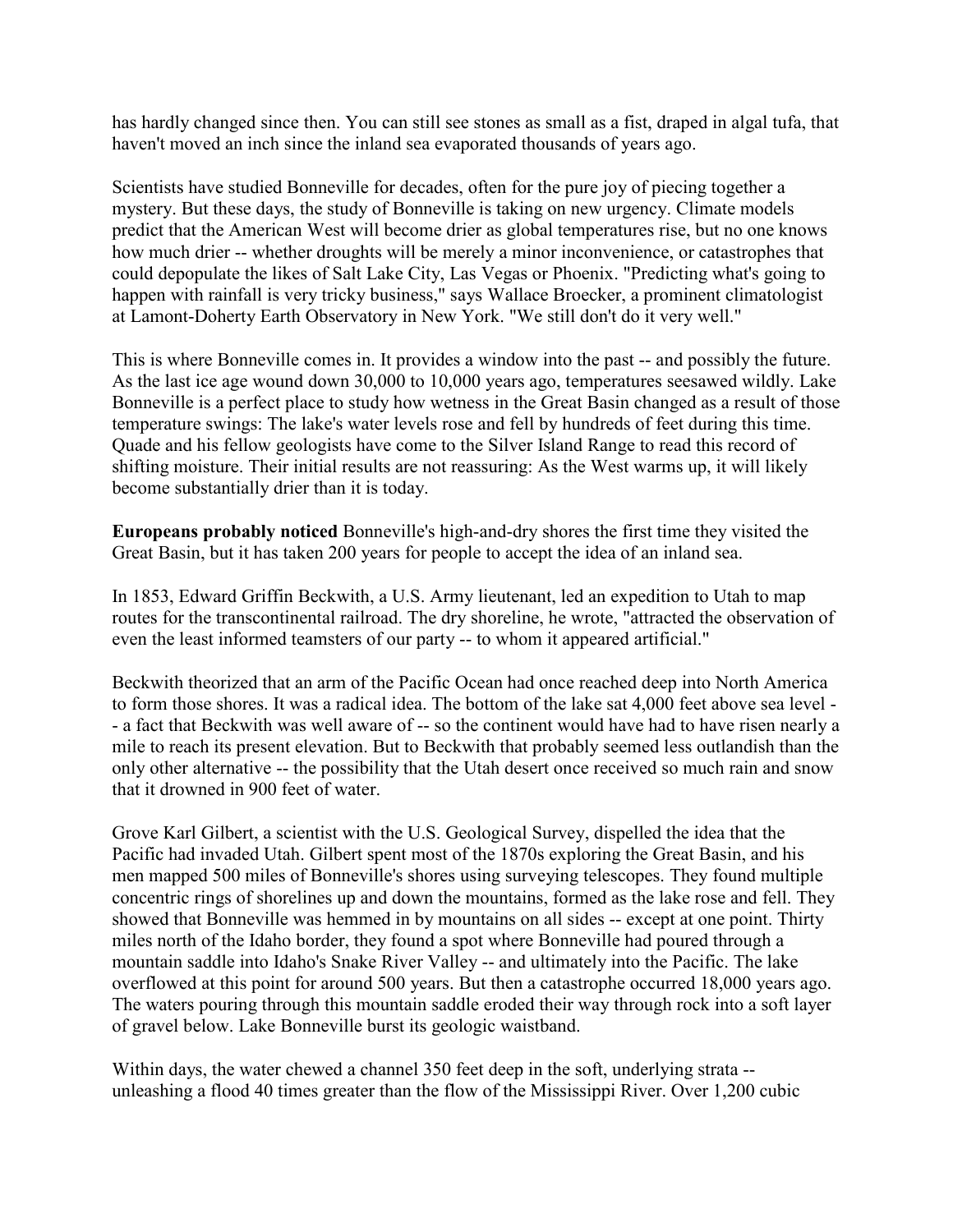miles of water gushed out over the next few weeks, overflowing the Snake River Canyon, blasting soil from bedrock and rolling boulders -- some the size of automobiles -- for 200 miles downstream. Bonneville's water level dropped by 350 feet, to the depth of the newly cut channel. The lake stayed at that level for another 2,000 or so years before slowly receding another 550 feet -- down to the level of the modern Great Salt Lake.

## --------------- reading beyond here is optional -------------------------------------------------------

Jack Oviatt, a geologist at Kansas State University, has spent 35 years carbon-dating snail shells, driftwood and algal tufa rocks at the lake's various shorelines to assemble the timeline of these ups and downs. That history provides a good framework, but refining it further will help scientists do a better job of reconstructing the climate. "We know the general picture, but we don't know the rates of change between these lake stands," says David McGee, a geologist postdoc from the University of Minnesota who is studying Bonneville along with Quade and several others. "We don't know the responses of the lake to big, sudden climate shifts."

Even as the great ice sheets started retreating around 25,000 years ago, temperatures in the Northern Hemisphere went through a series of dramatic swings: rapid cooling during so-called Heinrich Events, when ice sheets dropped armadas of icebergs into the North Atlantic and caused it to cool, followed by heat waves when temperatures in Greenland soared by as much as 15 degrees Fahrenheit over just a few decades. Knowing how Bonneville and other ancient lakes responded to these swings would enable scientists to build climate models with a better chance of predicting what will happen to rain and snowfall in the West over the next 100 years.

Unfortunately, Bonneville's shorelines provide only fragmentary evidence of the lake's status at specific points in time. What Broecker has long sought is a continuous record of its changes. Tree rings provide this kind of smooth record, but they generally don't go back further than several thousand years -- whereas the most interesting parts of Bonneville's history happened in the more distant past. In 2007, Quade, a longtime friend of Broecker's, found the solution in an unlikely place.

That fall, Quade was busy moving his research lab from one building to another. As he sorted boxes, he came across a canvas sack inside a rat-gnawed wooden chest. Inside the sack, he found several hunks of dingy yellow-white layered crystalline stone in Ziploc bags. Quade had pried them from the walls of a cave in northern Utah in 1994. Back then, they were a mere curiosity - the kind of pure carbonate crystals that only seem to grow in dark nooks and crannies. Quade brought them home, stashed them in the trunk, and forgot about them. But by the time he rediscovered them in 2007, they had become valuable clues for deciphering Bonneville's history and the story of how water in the West responded to temperature changes in the past.

Those rock layers were laid down as Lake Bonneville rose and flooded the cave. The calcium, magnesium, iron, and carbonate in the water gradually precipitated out of it and coalesced into crystals -- much as mineral deposits form bathtub rings. The layers represented thousands of years of history compressed into six inches. New methods of analysis would allow that history to be read at an accuracy of 30 to 50 years -- 10 times better than would have been possible with standard radiocarbon dating. If Quade could find those same mineral bathtub rings in other caves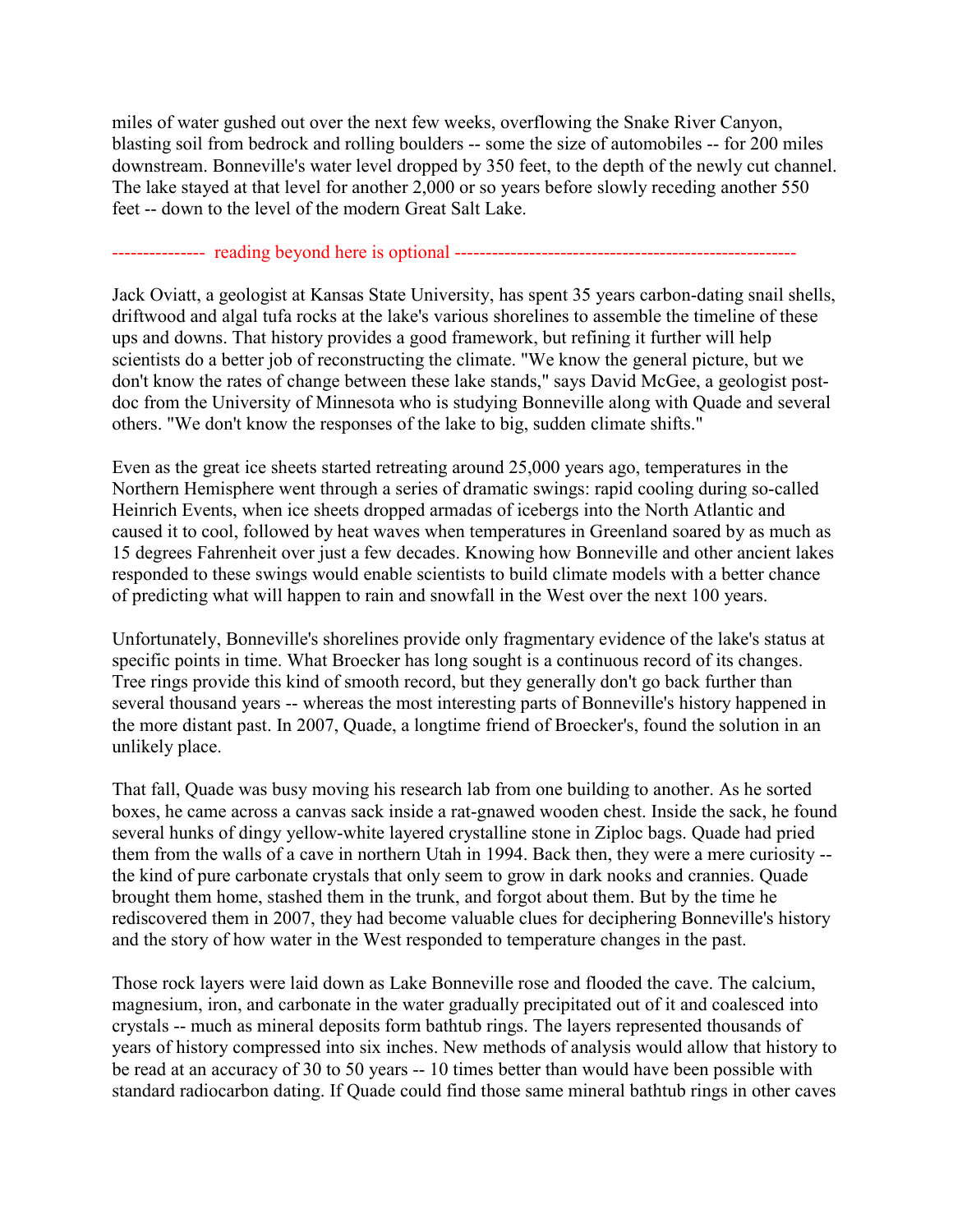around Utah, then he could build the most detailed account yet of how Bonneville contracted and expanded as temperatures rose and fell.

Broecker helped Quade snag funding for the project from the National Science Foundation. Quade teamed up with David Madsen, the archaeologist from the University of Texas at Austin who first brought him to the cave where he found the minerals in 1994. He also connected with Broecker's former Ph.D. student, McGee.

The group visited the Silver Island Range this spring in search of more bathtub rings. They spent nights in Wendover, a town on the Nevada-Utah border with a split personality, where a 50 foottall cowboy in flashing red lights welcomes you to the gambling-and-massage side of town. Each morning, they drove out to the mountains past the Bonneville Salt Flats, where rocket-propelled automobiles have blasted out numerous land-speed records.

**Jay Quade wears** a fragrant sprig of sagebrush in the band of his cowboy hat, replacing it every day while in the desert. He wears leather boots now, but used to do his fieldwork in flip-flops. ("You learn to walk differently," he says; "you place your feet a lot more carefully.") Before that he was a middle-distance runner at the University of New Mexico, where he once galloped 800 meters -- roughly half a mile -- in 1 minute 49.8 seconds. He spent most of his childhood in Reno; when he was 6, his father, a wealthy securities trader, moved the family there from Los Angeles to start a new career as a self-taught geologist, determined to escape what he called "the pernicious influence of money." Quade hiked avidly, scavenging flecks of gold from streams and abandoned tailings piles. When he was 15, he and his friends found the wreckage of a plane on a remote mountain ridge east of Lake Tahoe.

On a cool May morning, Quade powers effortlessly up the slopes of the Silver Island Range, only occasionally using his hands as he climbs outcrops and slippery gravel chutes. His rock hammer swings at his hip. McGee stays near his side, as do two Ph.D. students who are fortunate to have bodies 25 years younger.

After 30 minutes of scrambling -- and two surprised rattlesnakes -- the group reaches the level platform of a shoreline halfway up the mountain; from a distance, it stood out prominently, but up close it fades into an obscurity of rocks, bushes and sheep dung. "The lake would have been perched here while it was overflowing into the Snake River Basin," says McGee, "just when we think this area was at its wettest."

"It must have been fantastic fishing," says Quade. He gazes across a salt flat that would have been buried under hundreds of feet of water, at a parallel shoreline on another mountain 10 miles away.

The four disappear in different directions in search of promising rocks, the tap-taps of their rock hammers echoing through the still morning air. Just as a fly relies on its proboscis, geologists experience much of the sensory world through their hammers. A rock that has lain for long in the elements will hide beneath a dark rind of oxidation; a whack from a hammer breaks it in half, revealing its layers and its true identity.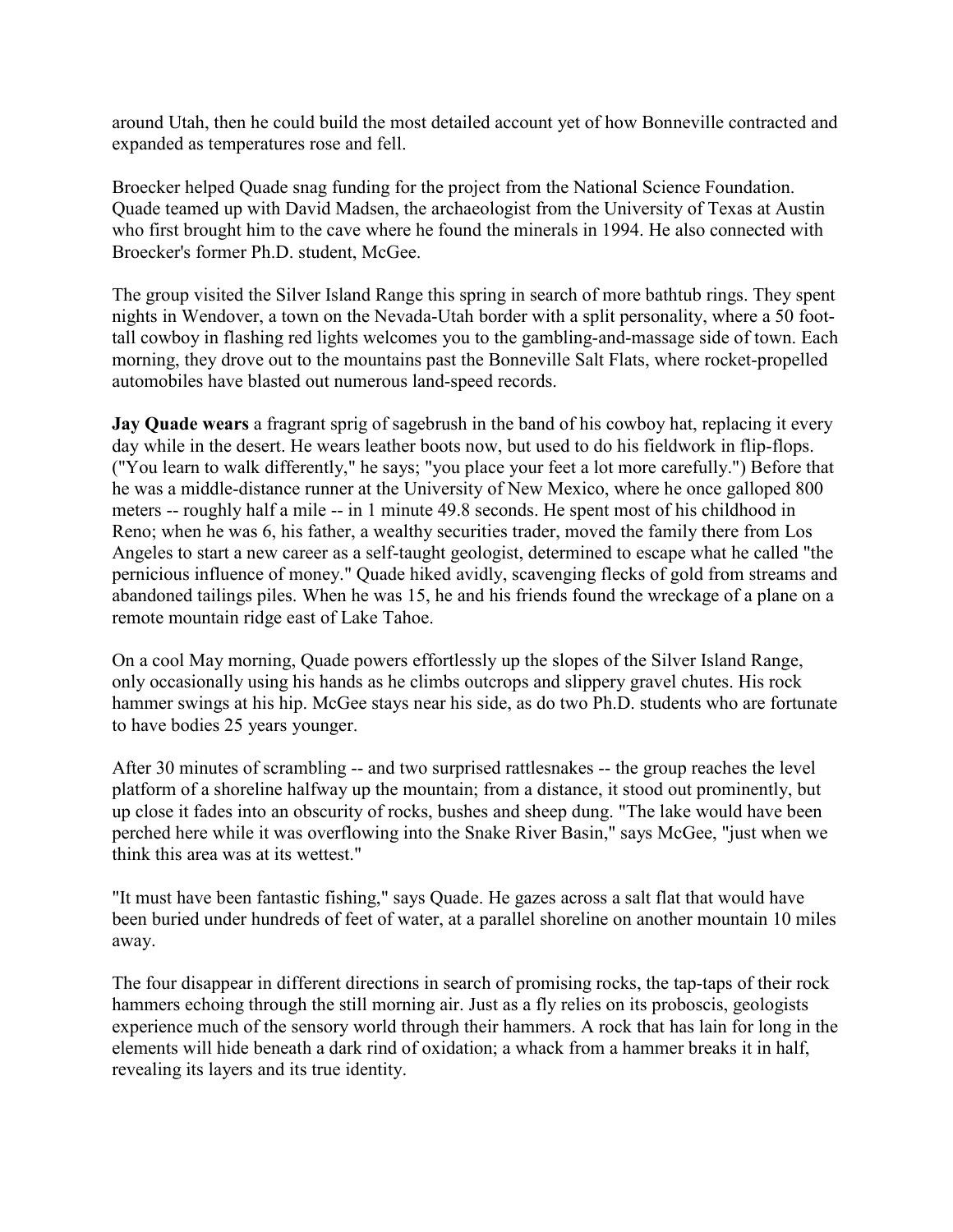The group climbs higher as intriguing rocks are found, GPS readings are taken, and drawings are sketched in notebooks. Gray clouds darken the sky; the slope steepens.

The slanted slabs of the Silver Island Range make for good climbing. The stone grabs hold of your hands as though its cracked, ceramic surface is covered in razor-sharp Velcro.

Now and then you look down at a rock that has sliced open your finger and see its surface jumbled with the broken, cylindrical stems of fossil sea lilies or the scallop-shaped shells of fossil brachiopods. The Hansen Creek dolostone -- the name that geologists give to the rock that these mountains are sculpted from -- coalesced from a shallow ocean floor that teemed with life 450 million years ago. "If you look at this rock microscopically, it's all shells and shit," says Quade. "It's a recycled graveyard. It's passed multiple times through the backside of a worm."

The residue of that past life has dyed the rock in shades of gray. As Quade scrambles up a scree slope, he pauses, cracks a stone with his hammer, and holds the broken half to his nose like a succulent grapefruit. "Pheew!" he exclaims. He hands it over. It exudes the sewer smell of decaying organic matter. "The Hansen Creek dolostone always stinks," he says. "It's full of petroleum."

The much younger algal tufa that clings to the mountain is also chockfull of organic remains; bake the stone in an oven and it darkens from beige to gray like a piece of burning garlic bread. The Silver Island Range has lived many lives, and tracing each stage of each life requires the tenacity of a sleuth.

McGee and Quade occasionally find that the mountain has surreptitiously betrayed the unwritten agreement between geologists and the Earth: the basic principle that the oldest stuff is on the bottom, and each succeeding layer is therefore younger.

On the wall of an overhung grotto, the two men puzzle over an apparent contradiction: A layer of bathtub ring mineral is sandwiched beneath what appear to be older layers of tufa and dolostone. They dig with their rock hammers into the base of the wall, and soon come up with a theory: Layers began to weather and peel away from the wall while it was exposed to open air; the lake then rose and fell multiple times, filling the spaces between the peeling layers with bathtub rings and tufa. The mountain, in other words, has reshuffled its deck of layers midway through the game.

McGee sketches the scene in his notebook and drops some rocks in a sack. Back in Minnesota, he will test the team's interpretation. He'll saw each rock in half and polish it to highlight its wispy layers. He'll grind out samples of each layer using a dental drill and dissolve the powdered rock in acid. He will purify a few thousand rare atoms of uranium and thorium and then measure the age of the layers by counting those atoms, using a machine called a mass spectrometer that accelerates each atom to 450,000 miles per hour and smashes it into a detector.

By measuring the composition of each layer, McGee can see how the lake's salinity changed over time. By comparing amounts of heavy and light oxygen isotopes, he can gauge how the balance between water flowing into the lake and its evaporation shifted whenever the lake had no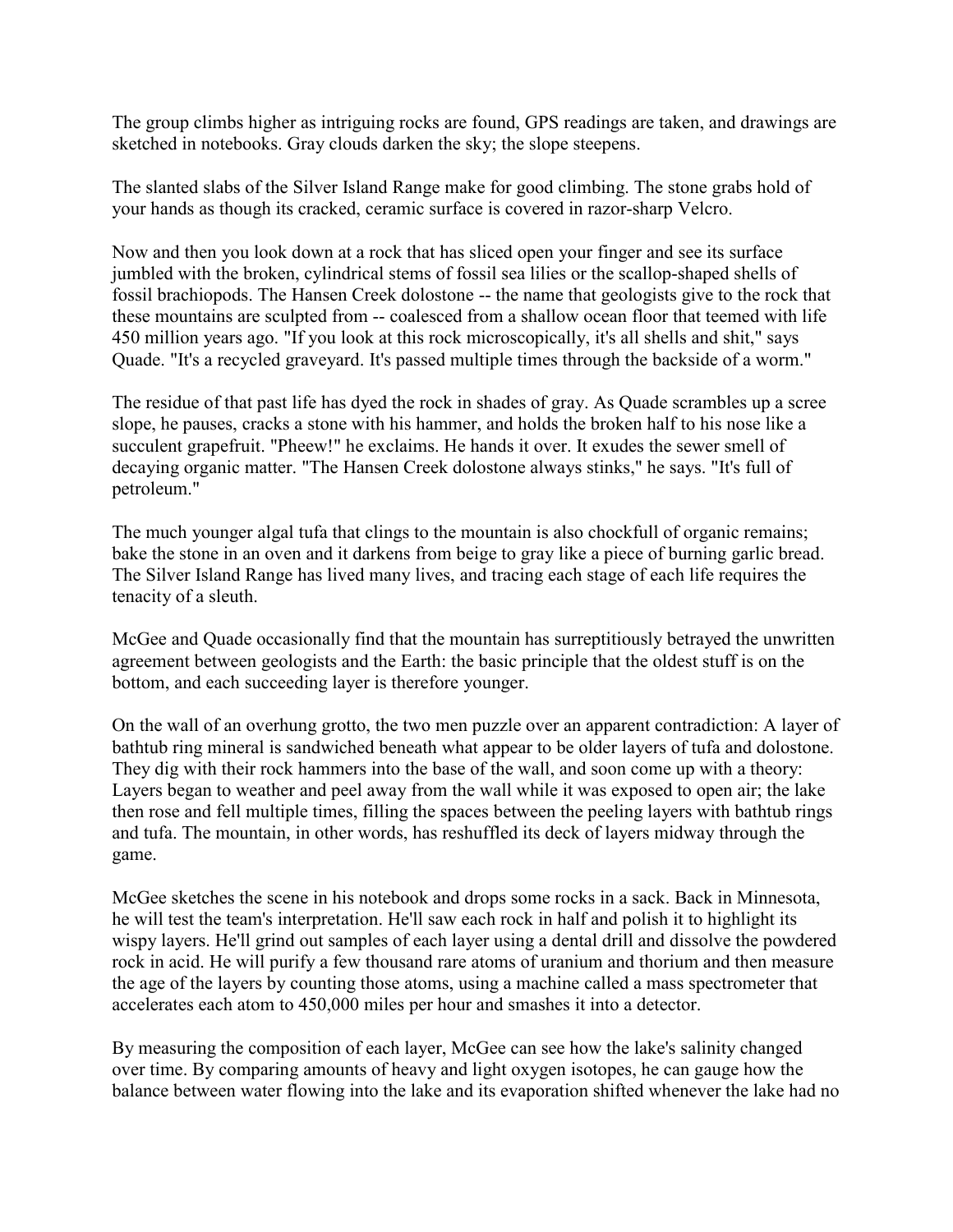outflow. He might even be able to sample some of Bonneville's ancient water: Tiny droplets of it are still trapped inside these minerals, in pockets no wider than a few red blood cells. McGee hopes to bore into those pockets, one by one, with a laser.

A new, more detailed version of Bonneville's history will emerge only gradually. Rocks from one site may produce errors from any number of sources -- contamination from groundwater percolating through a cave, for example, or incomplete mixing of Lake Bonneville, leading to different levels of salt or certain oxygen isotopes in different parts of the lake. But do these same analyses at enough places along the lake's hundreds of miles of shoreline, at enough different elevations that the water would have occupied at different times, and the errors will gradually sort themselves out. The relationship of Bonneville's water level to global climate swings will eventually become clear.

Suddenly, the clouds open up. Heavy-bellied raindrops pelt rocks, hats and notebooks. McGee, Quade and the two students scramble down a gravel chute and head for the trucks a mile away.

**Those mineral bathtub rings** are an unexpected gift to anyone who wants to understand the history of Bonneville, and of wetness in the West. But they aren't foolproof. Now and then, the lake's water became fresh enough that it stopped laying down minerals. McGee and Quade see it in the rocks that they've already dated: One layer is sometimes far younger than the layer just beneath it, with no sign of the 1,000 years in between. If you want a record of those thousand silent years, you have to look for other indicators, such as the shells of critters that lived during that time, or layers of mud that settled into caves.

One day, McGee and Quade go looking for these other clues an hour's drive east of the Silver Island Range, on a 2,700-square mile forbidden zone called the Utah Test and Training Range, run by the U.S. Air Force.

Our military-owned Chevy Suburban bumps down dirt tracks that wind through a desert plain lush with waist-high grass and sagebrush, past a 1970s-era F-4 Phantom fighter-bomber, a row of Army Jeeps perched on concrete platforms, and a concrete building shattered on one end. Some of this is old hardware of no further use to the military; other objects are high-quality replicas built by a special military team using plywood and other cheap materials to create realistic stage sets for soldiers as they practice firing machine guns or dropping bombs.

Cathedral Cave, today's destination, sits several hundred feet above the plain, sunk into the base of a limestone cliff. It takes 10 minutes of breathless scrambling up a steep slope to reach it. A band of fossils runs across the cliff and intersects the cave -- Mesozoic coral broken off in an ancient storm, strewn on the seafloor and frozen for eternity in three inches of petrified mud. Cathedral Cave sat as far as 750 feet below the surface of Lake Bonneville. The story of this year's expedition begins deep in its bowels.

Quade sidefoots his way down a dusty slope into the cave. He walks through a vaulted room whose walls are covered in knobby tufa reminiscent of organ pipes in a church, and picks his way to the dark, narrow rear of the cave. The light of his headlamp falls on a crystalline crust of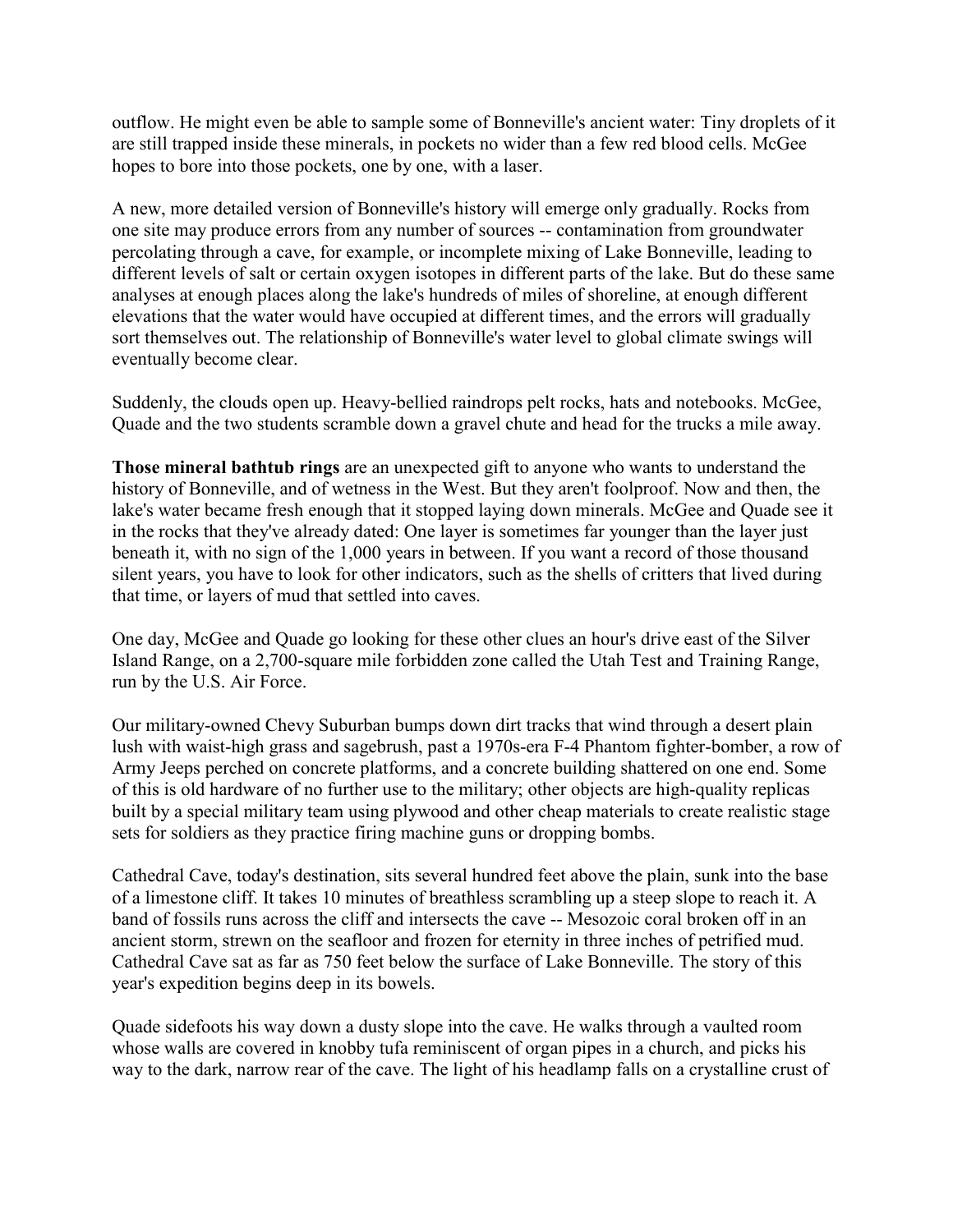stone that covers the walls and ceiling. The beige crust has broken in places, revealing a six-inch cross-section.

These beige crystals formed all over the cave, but only here in its darkest recesses are they free of the silt or fossil algae that would complicate Quade and McGee's chemical analyses. Quade accidentally stumbled upon these super-clean crystals when he first visited Cathedral Cave in 1994. "I wandered back here and was mesmerized," he says. The rocks that sat for 13 years in his sample chest came from this spot.

Alternating layers of calcite and aragonite record 9,000 years of history when the cave was flooded. These mineral layers are capped with evenly spaced calcite knobs the size of coat buttons. On top of them lies a fine dusting of white crystal aragonite, like an autumn morning frost. The buttons formed over a period of 600 years as the lake contracted, grew salty, and fell below the cave; the frosting reveals one final hurrah when the lake briefly crested again above the cave for another 200 years before drying out for good. McGee and Quade are analyzing them for any clues that they might hold. But for the moment they are simply beautiful. "It's good that this cave is protected," says Quade. "Otherwise people would have destroyed this stuff."

The geologists already have samples of these minerals; they've come today to tease apart layers of silt, animal remains, and debris on the cave floor. The group begins digging two pits. Dust that tastes of acrid rat urine billows into the air.

Taking turns, they dig through two feet of dirt; through rocks fallen from the ceiling; more dirt; several inches of hard tufa which are chipped away with rock hammers; and below that, a layer of mud. A debate ensues about whether the mud was laid down when the lake was only a few feet above the cave, or several hundred feet above it.

"You want to taste some?" Quade asks. He hands over a pinch of mud that's creamy to the touch. But the tongue's exquisite sensation, a sort of oral Braille, magnifies its grit, revealing sharpedged grains of silt too fine for calloused fingers to sense. These grains must have washed in during rainstorms from higher up on the mountain, when the cave was just below the shoreline or so the geologist's diagnostic palate would indicate.

Guleed Ali, a Ph.D. student from Lamont-Doherty, finds a millimeter-long snail shell in the damp silt. "Two shells is going to be enough for a carbon date," McGee tells him -- giving them a chance to date when the lake level sat just above the cave. Pretty soon everyone is sitting, sorting through bits of silt on notebooks and clipboards for other clues that might reveal its age.

Madsen holds up a mud clod containing tiny white shells of crustaceans called ostracods, which give clues about the salinity of the lake. "The way you tell the different species apart is the size of their penis," he says. "Those aren't preserved here, so we don't have to worry about it." A few moments later, he cups the minuscule vertebra of a fish in his hand -- "probably a Utah chub or a redside shiner," he says.

Cathedral and other caves have provided a record of how the region's ecosystems evolved as Bonneville climbed up and down the mountains starting around 30,000 years ago. Archaeologists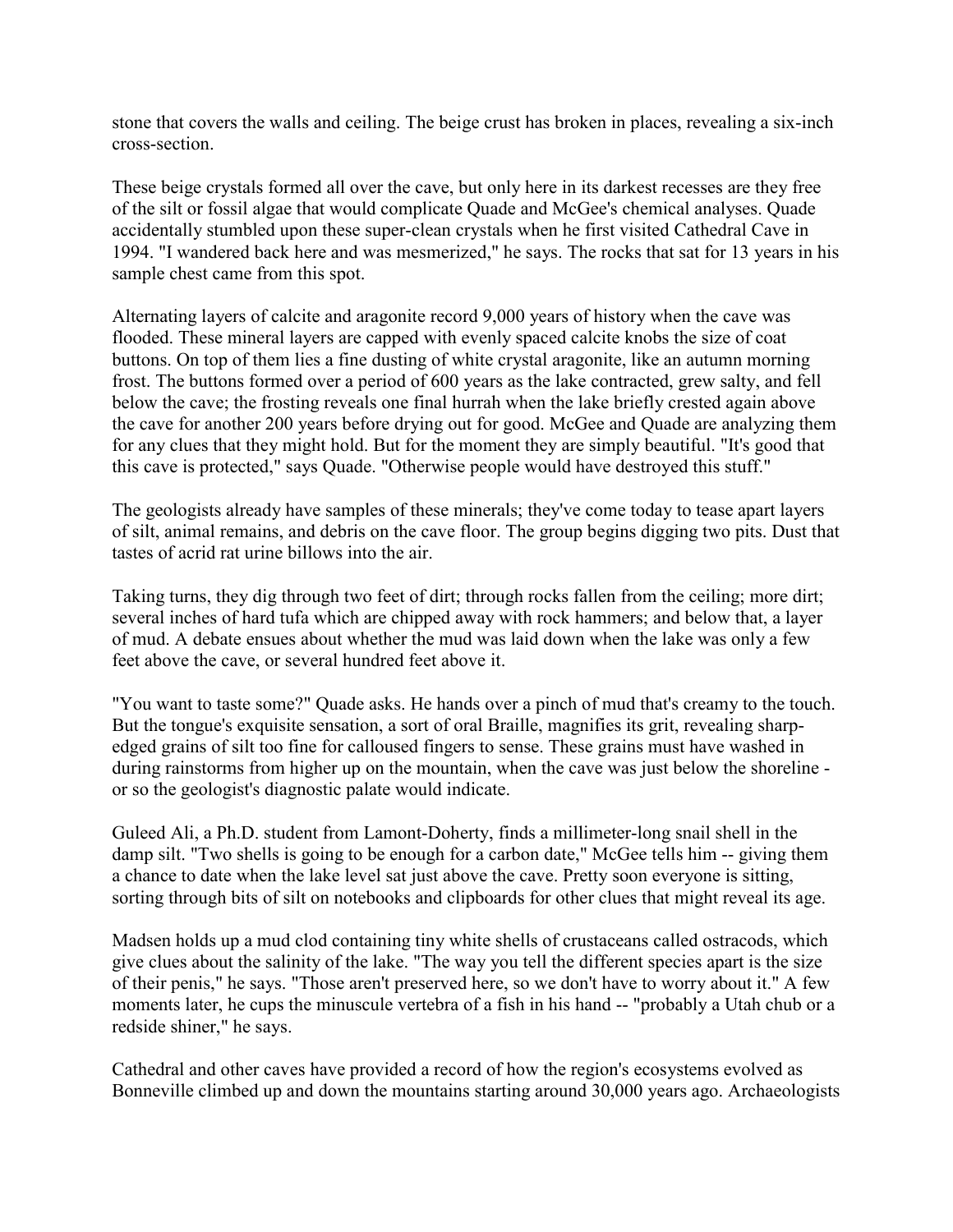have found thick mats of limber pine and spruce needles laid down by water. They have also found seeds and stems of meadow- and marsh-dwelling currant bushes, cinquefoil and bulrush crammed into packrat burrows and cemented together with crystallized urine.

The caves also reveal when humans arrived, leaving behind charcoal, antelope bones, scraping stones, and in the case of Danger Cave in the Silver Island Range, a veritable biblioteca of dried turds. "Tens of thousands of turds of all shapes and sizes," said Madsen when we visited Danger Cave several days earlier. Archaeologists used to reconstitute them in water to study them: One team of researchers tried to distinguish their culinary contents based on aroma. Each one represents a day in the fecal diary of the people who arrived as Lake Bonneville waned around 14,000 years ago. There are short, squat turds stuffed with bat hair that seem to cry out for Metamucil, and high-fiber, narrow-gauge turds made almost entirely of a marsh plant called pickleweed that grew near the water's edge.

The pronghorn antelope that the early human inhabitants ate still roam the area today. But many of the other species preserved in Danger and Cathedral Cave are nowhere to be seen. The limber pine and spruce climbed several thousand feet up the slopes of the Silver Island Range as they chased the retreating rainfall. Eventually, those islands of cool, wet climate evaporated off the tops of the range's 7,000-foot peaks, and the trees became extinct around here. Today, only junipers and one tiny stand of piñon pine grow atop the Silver Island Range. The only limber pine and spruce in the region reside in the Pilot Range, the Oquirrh Range, the Wasatch Range and other mountains where peaks above 9,000 feet still wring enough moisture from the air to sustain the trees through hot summers.

The Great Basin in the time of Bonneville wasn't just a wetter place. The greater amount of water flowing and seeping through its mountains and hills supported what biologists call a more productive ecosystem: It could sustain more tons of plants and animals per acre than today. That means it could probably have sustained more humans, too.

**Bonneville's history** reflects a global truth. Look at a map of the world and you see that many of the great deserts occupy two latitudinal bands 15 to 35 degrees north and south of the equator. These bands include the Mojave, Sonoran and Chihuahuan deserts of North America; the Sahara, Namibian and Kalahari deserts of Africa; the Saudi and Persian deserts of Asia; and the Simpson and Sandy deserts of Australia. These global desert belts arise from a massive atmospheric conveyor belt called the Hadley cell, which lifts warm, moist air from the equator, and wrings the moisture out as rain or snow over the tropics as the air rises to 40,000 feet. The Hadley cell then dumps the dry air back down to the earth's surface further north and south -- creating deserts with cloudless skies.

The dry beds of Bonneville sit at the northern edge of this arid zone today. But they didn't always."The way you make Lake Bonneville is bring Oregon down here," says Quade. "You've got to bring Oregon down here climatically."

The Laurentide Ice Sheet, a slab of ice several thousand feet thick that would cover modern-day Canada and the Great Lakes, may have done this during the last ice age. The Laurentide diverted a northern belt of wet air called the jet stream southward, away from what is now Oregon and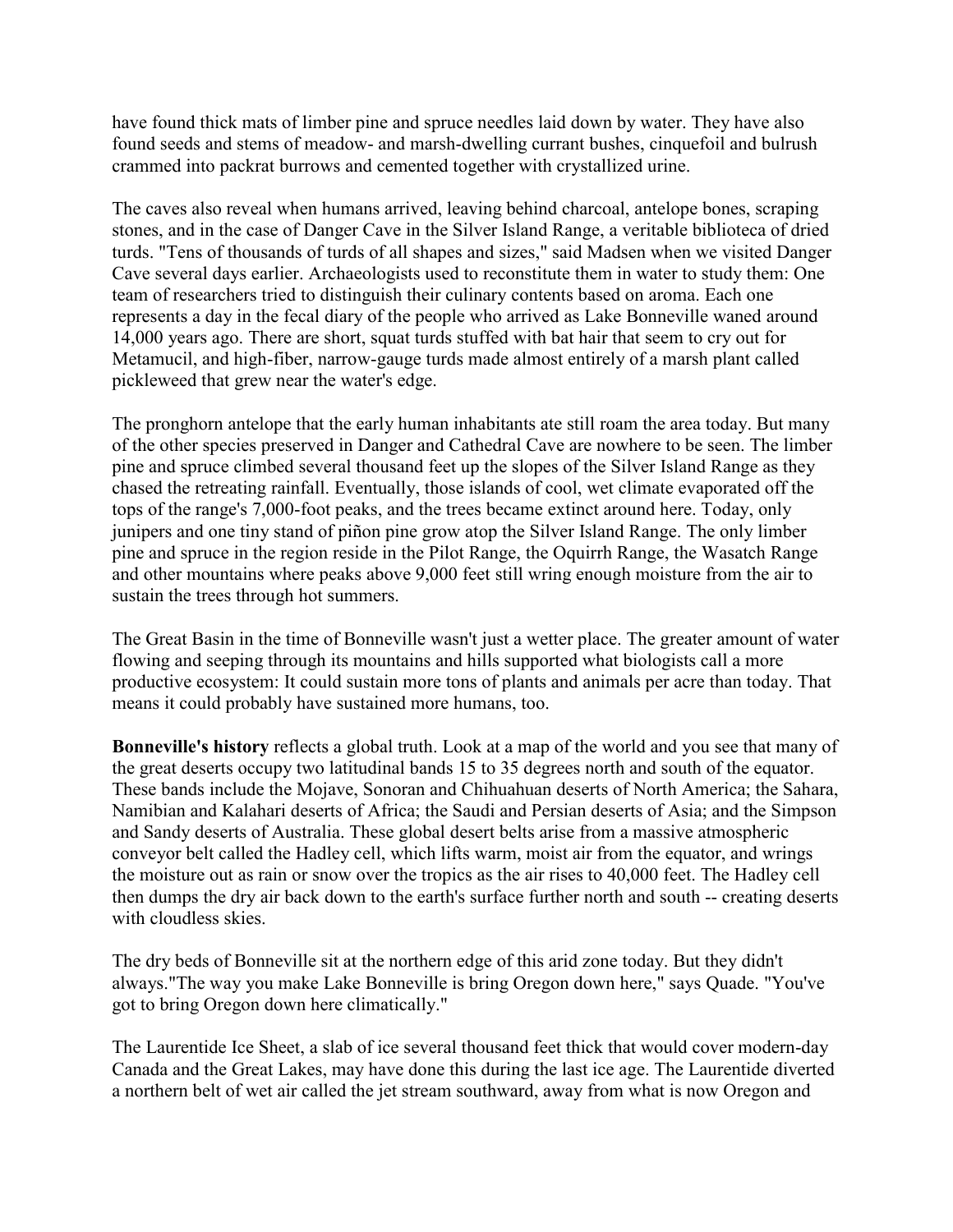Washington -- pointing it at Utah instead. As that fire hose of moist air hit the 10,000-foot crest of Utah's Wasatch Mountains it dumped snow, forming the glaciers and rivers that fed Lake Bonneville.

Bonneville's heyday may represent the wet extreme of what the Great Basin is capable of experiencing. It is easy to assume that the deserts and arid mountains of today represent the other end of that spectrum -- the dry extreme. But there is reason to think that today's condition is only the middle of that range -- that the West can, and will, become much drier.

Satellite studies suggest that rising temperatures have caused the Hadley cells to widen by 100 to 300 miles over the last 30 years. If this trend continues, the atmosphere's conveyor belts will dump their dry air farther and farther from the equator, shifting the most intense bands of dryness from northern Mexico toward Nevada, Utah and Colorado. Rising temperatures will also reduce precipitation directly by increasing the capacity of air to hold water, says Richard Seager, a climate dynamicist at Lamont-Doherty. "By the middle of the century, models are predicting a 10, 15, 20 percent reduction in precipitation" in the West, he says.

It may sound minor, but in the West, small change carries the day. Lake Bonneville, for instance, may have covered eight to 10 times the area of modern lakes in the area such as the Great Salt Lake, and it should have needed eight to 10 times as much precipitation to keep it alive. But Broecker increasingly believes that Bonneville survived on a supply of rain and snow that was only two or three times as large as that of today.

It comes down to an obscure tenet of watershed hydrology, called the "Budyko curve" after the Russian scientist who developed it in the 1950s. Budyko is a mathematical line that relates the amount of precipitation that falls in an area to the amount of runoff that pulses through its rivers and streams. It is not a straight line; it bends like a boomerang. That bend means something important: It says that the more rain and snow that falls, the greater proportion of it actually percolates into rivers, streams and lakes without evaporating first. This happens because heavier precipitation overwhelms the ability of sunlight to evaporate water -- solar radiation literally can't zap away the water molecules quickly enough if they all arrive at once. It could explain how Lake Bonneville was able to form: Increasing precipitation by only two- or three-fold may well have meant that the lake received eight times as much runoff.

So Budyko turned the Great Basin into an aquatic paradise 30,000 years ago -- a mega version of southern Utah's Lake Powell that Quade wishes he could have visited with a fishing pole -- but it portends a darker vision of the future. It means that as less precipitation falls, the percentage lost to evaporation will rise.

"If there's a 10 percent decrease in rainfall, you get a 30 percent decrease in runoff," says Broecker. "If you decrease rainfall by a factor of two, you would get six times less runoff. The Western U.S., I think, is in for some big trouble." The drought that occurred across the Southwest in the early 2000s provides one possible harbinger of those fears. It browned over 4,000 square miles of juniper-piñon woodland and shriveled reservoirs to record lows before subsiding around 2005.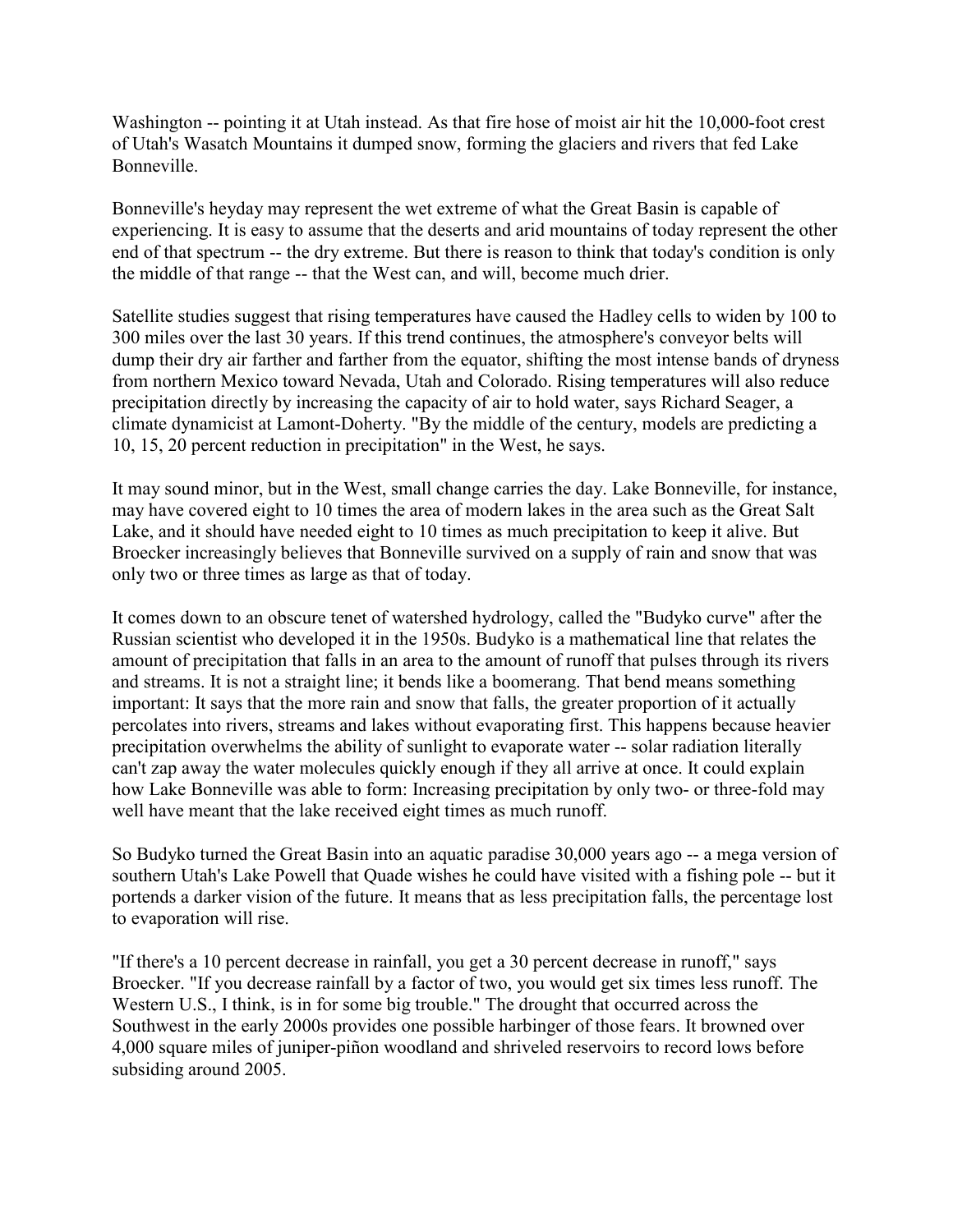Even worse droughts are possible. Forty-four years ago, an airplane crashed into Walker Lake in western Nevada, 300 miles southwest of Bonneville. When crews dragged the lake for the plane's wreckage, they encountered a surprise: Their nets caught on the stumps of trees still standing on the lake bottom under many feet of water. Walker is a natural, closed-basin lake much like Bonneville. It is fed by the Walker River, which carries snowmelt from the eastern Sierra Nevada. Those lake-bottom trees could only have grown if conditions were so dry that the lake disappeared.

Scott Stine, a paleoclimatologist at California State University, East Bay, has found similar stands of dead tree stumps up and down the bed of Walker River -- Jeffrey pines, a species incapable of surviving in even a few inches of standing water. These trees are about 900 years old. Their very existence speaks of a drought that was so severe that both the river and the lake virtually ceased to exist for 100 years.

The kind of natural variation that produced this drought, the 1930s Dust Bowl, and last decade's juniper-piñon die-off will continue into the future. But if Seager and Broecker are right, they will occur against a drier backdrop. The droughts will be drier, and so will the wet periods between them.

Lake Bonneville held around 5 trillion tons of water at its peak. As that weight vanished into the atmosphere, the underlying crust of the earth sprang back up like a rebounding couch cushion. Bonneville's bed arched up 200 feet in the center, lifting the Oquirrh Range, the Silver Island Range, and a dozen other mountain chains that it once surrounded. The indentation that Bonneville left in the earth's crust is almost gone now, and other signs are fading, too.

One afternoon, Ali sits on a pile of rubble at the mouth of a cave no larger than a doghouse. Below lies the playa that the Donners crossed 165 years ago, raked by winds that lift clouds of dust hundreds of feet in the air.

Ali and Quade have had a disappointing day. A series of caves and grottoes that must, in the past, have been coated in the minerals they seek turned out to be bare instead -- stripped clean by the elements.

Here at the doghouse cave, Ali and Quade managed to scavenge a handful of rocks -- one of the best finds of the trip, in fact. But far more of the stuff lies strewn down the hillside at Ali's feet - dislocated, fragmented, useless. The exquisitely layered mineral that they did manage to collect here survived only because it formed in a protected spot when the cave was submerged -- deep in cracks that permeated the cave's ceiling. The bedrock later crumbled away, making the layers visible.

For people seeking to uncover Bonneville's secrets, the target is shifting. The same process that exposed these precious minerals for discovery is also slowly obliterating them. The work of the geologist is to chase these retreating signs even as 99.9 percent of them have already vanished. Ali flicks another rock down the rubbish pile. "This stuff is eroding away," he says. "Ten years from now, this could all have been gone."